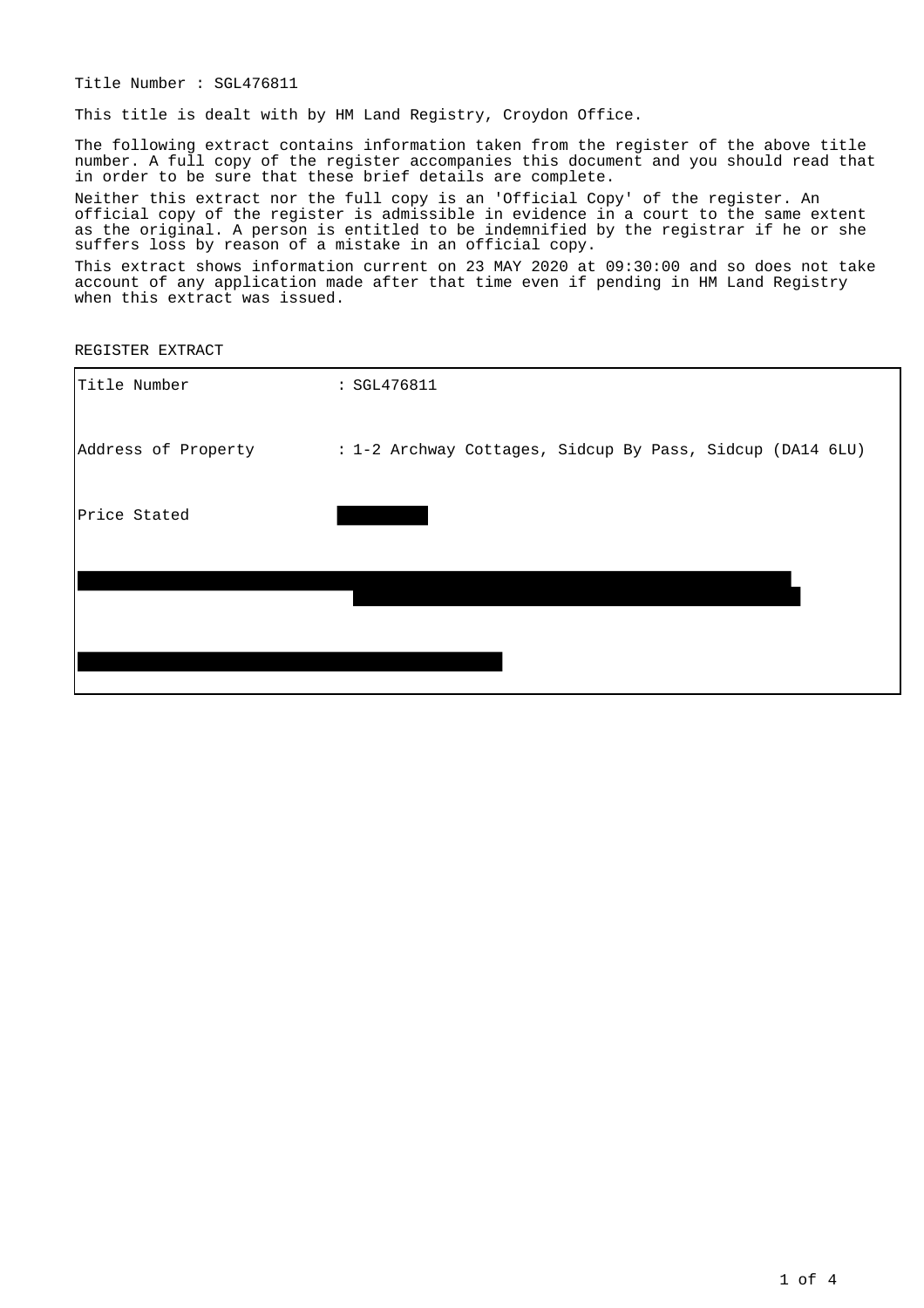#### Title number SGL476811

This is a copy of the register of the title number set out immediately below, showing the entries in the register on 23 MAY 2020 at 09:30:00. This copy does not take account of any application made after that time even if still pending in HM Land Registry when this copy was issued.

This copy is not an 'Official Copy' of the register. An official copy of the register is admissible in evidence in a court to the same extent as the original. A person is entitled to be indemnified by the registrar if he or she suffers loss by reason of a mistake in an official copy. If you want to obtain an official copy, the HM Land Registry web site explains how to do this.

# A: Property Register

This register describes the land and estate comprised in the title.

BROMLEY

- 1 (08.04.1983) The Freehold land shown edged with red on the plan of the above Title filed at the Registry and being 1-2 Archway Cottages, Sidcup By Pass, Sidcup (DA14 6LU).
- 2 The Transfer dated 3 November 1986 referred to in the Charges Register was made pursuant to Part V of the Housing Act 1985 and the land has the benefit of and is subject to such easements as are granted and reserved in the Transfer and the easements and rights specified in paragraph 2 of Schedule 6 of the said Act.
- 3 The Transfer dated 3 November 1986 referred to above also contains provisions as to rights of light or air and boundary structures.

## B: Proprietorship Register

This register specifies the class of title and identifies the owner. It contains any entries that affect the right of disposal.

#### Title absolute

| -<br><b>_</b> | $\Omega$<br>$\cap$ $\circ$<br>$\cap$ $\circ$ |
|---------------|----------------------------------------------|
| $\sim$<br>▵   | ັ                                            |

- 3 (08.08.2012) The Transfer to the proprietor contains a covenant to observe and perform the covenants referred to in the Charges Register and of indemnity in respect thereof.
- 4 (08.08.2012) RESTRICTION: No disposition of the registered estate by the proprietor of the registered estate is to be registered without a written consent signed by the proprietor for the time being of the Charge dated 3 August 2012 in favour of Santander UK PLC referred to in the Charges Register.

## C: Charges Register

This register contains any charges and other matters that affect the land.

- 1 A Conveyance of the land in this title and other land dated 7 January 1936 made between (1) Hugh Sydney Marsham-Townshend (Vendor) (2) the said Hugh Sydney Marsham-Townshend and John Marsham-Townshend and (3) J W Ellingham Limited (Purchaser) contains covenants details of which are set out in the schedule of restrictive covenants hereto.
- 2 A Transfer of the land in this title dated 3 November 1986 made between (1) The Mayor and Burgesses of The London Borough of Bromley and (2) Terance Clive Pinder, Jacqueline Ann Pinder and Dennis Walter Pinder contains restrictive covenants.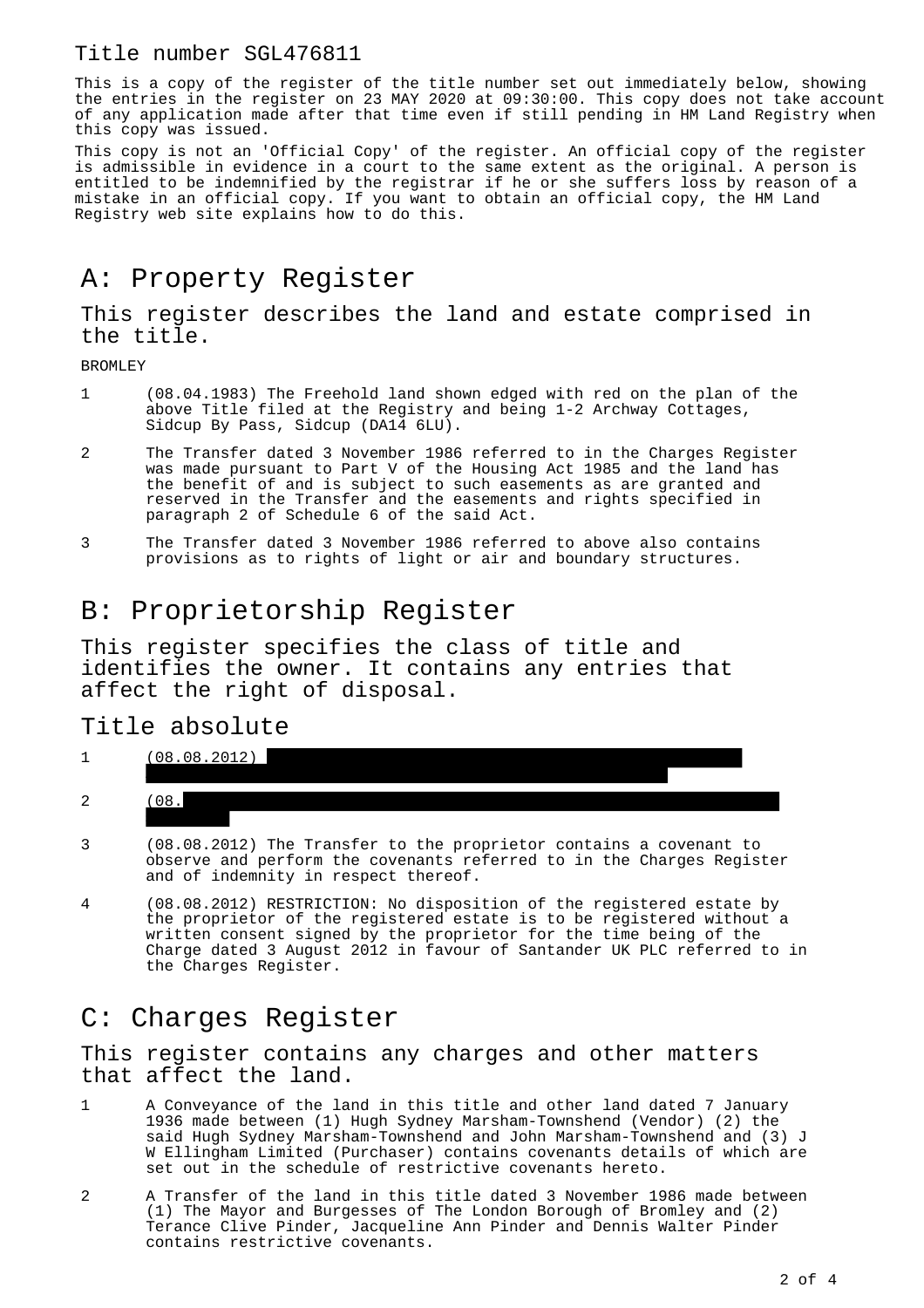## C: Charges Register continued

NOTE: Original filed.

- 3 (08.08.2012) REGISTERED CHARGE dated 3 August 2012.
- 4 (08.08.2012) Proprietor: SANTANDER UK PLC (Co. Regn. No. 2294747) of 2 Triton Square, Regents Place, London NW1 3AN.

### Schedule of restrictive covenants

1 The following are details of the covenants contained in the Conveyance dated 7 January 1936 referred to in the Charges Register:-

(1) FOR the benefit of the land of the Vendor coloured green and hatched red respectively on the plan thereto or the part thereof for the time being remaining unsold and so as to bind the land thereby conveyed and the owners and occupiers thereof for the time being of the Purchaser thereby covenanted with the Vendor that the Purchaser and the persons deriving title under it would thenceforth at all times thereafter observe and perform all and singular the restrictions and stipulations mentioned in the Fourth Schedule thereto.

(2) FOR the benefit of the land thereby conveyed and every part thereof and so as to bind the land of the Vendor coloured green and hatched red respectively on the plan thereto and the owners and occupiers thereof for the time being of the Vendor thereby covenanted with the Purchaser that the Vendor and all persons deriving title under him would thenceforth at all times thereafter observe and perform the said restrictions and stipulations mentioned in the Fourth Schedule thereto Proviso that the Vendor and his successors in title owners for the time being of the land coloured green and hatched red respectively on the plan or of so much thereof as for the time being remained unsold or undisposed of at the request of the Purchaser or its successors in title owners for the time being of the land thereby conveyed or so much thereof as for the time being remained unsold or undisposed of and the Purchaser and its successors in title owners for the time being of the land thereby conveyed or of so much thereof as for the time being remained unsold or undisposed of at the request of the Vendor or the persons deriving title under him owners for the time being of the land coloured green and hatched red respectively on the said plan or of so much as remained unsold might release or vary any of the said restrictions or stipulations affecting the land thereby conveyed or the land coloured green and hatched red respectively on the said plan as the case might be.

#### THE FOURTH SCHEDULE

PARTICULARS OF RESTRICTIONS IMPOSED ON THE LAND HEREBY CONVEYED AND THE LAND OF THE VENDOR COLOURED GREEN ON THE PLAN HERETO

1. IN this Schedule "the said land" in regard to the covenants by the Purchaser hereinbefore contained means the land hereby conveyed and in regard to the covenants by the Vendor means the land coloured green on the plan hereto.

2. NO building erection or obstacle of any kind shall be erected or placed within three feet of the boundary shown by a red verge line on the plan hereto of the land hereby conveyed (in this Schedule "the said land") except the fence to be erected upon the said boundary under the covenant by the Purchaser hereinbefore contained and cross fences therefrom to building plots.

3. NO asbestos tiles shall be used for the roofs of any building erected upon the said plan.

4. NO part of the land hereby conveyed shall be called Scadbury Park or bear any title incorporating the word "Scadbury" without the consent in writing of the Vendor.

- 5. NO clay or lime shall be burnt upon any part of the said land.
- 6. NO part of the said land shall at any time hereafter be used for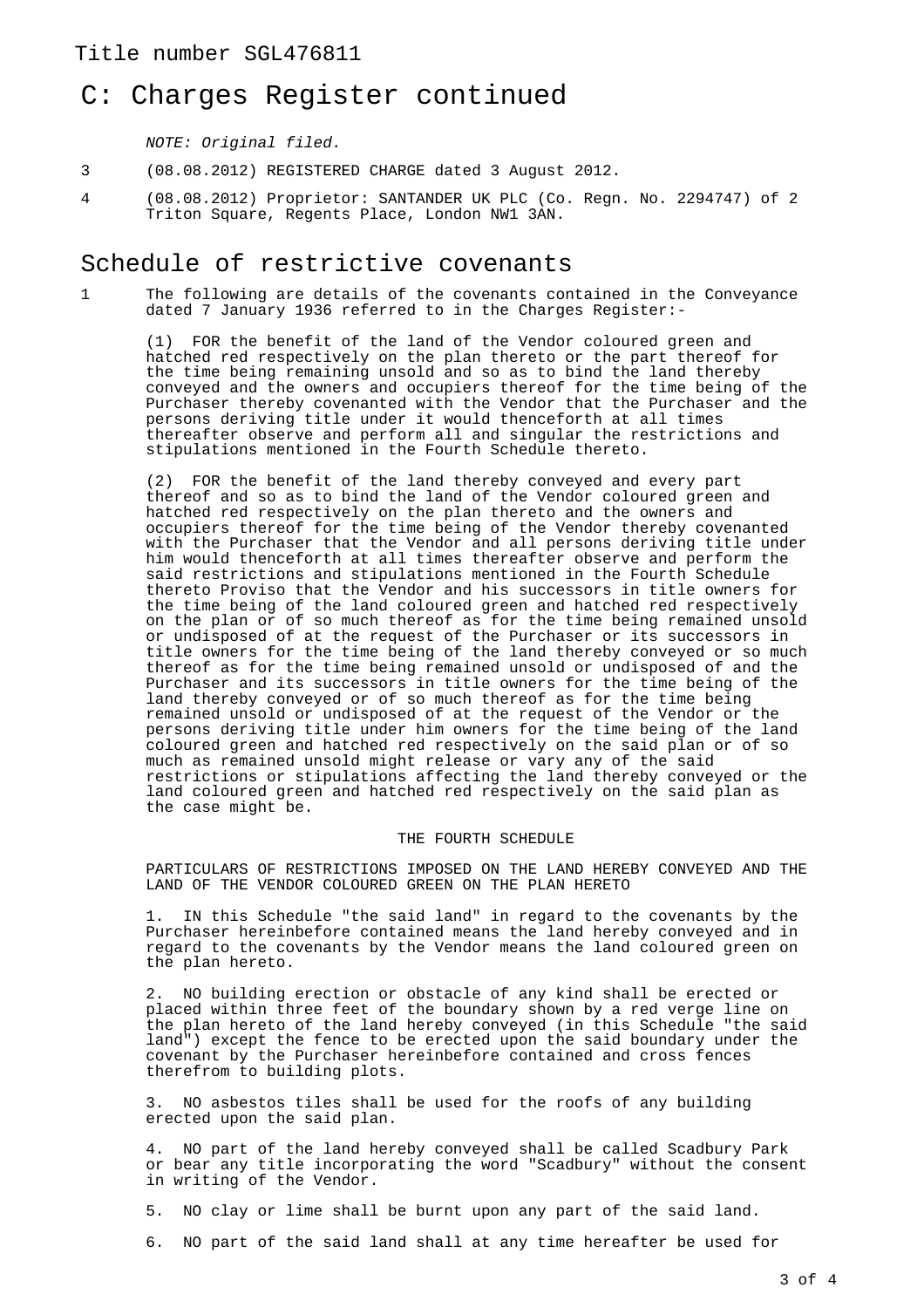## Schedule of restrictive covenants continued

the purpose of a manufactory mill pumping station gas-works for producing or supplying electric lighting or power (except such as shall be privately produced for use and consumption on the said land and building thereon) or for the purpose of a hospital for infectious diseases or asylum and no such manufactory mill pumping station gasworks works for producing or supplying electric lighting or power except as aforesaid and no such hospital or asylum shall at any time be erected opened or carried on upon the said land and no part of the said land or any building thereon shall be used for the purposes of an aerodrome or a racing track or a dirt track or for any offensive noisy or dangerous trade business or occupation.

7. In this Schedule the expression "the Vendor" shall include the successors in title of the Vendor hereinbefore named the owner or owners of the Scadbury Park Estate or the unsold part thereof for the time being.

NOTE 1: The land tinted pink on the filed plan formed part of the land coloured green referred to in paragraph (1) above. The land hatched red does not affect the land in this title

NOTE 2: The red verge line referred to in Clause 2 of the Fourth Schedule above does not affect the land in this title.

End of register